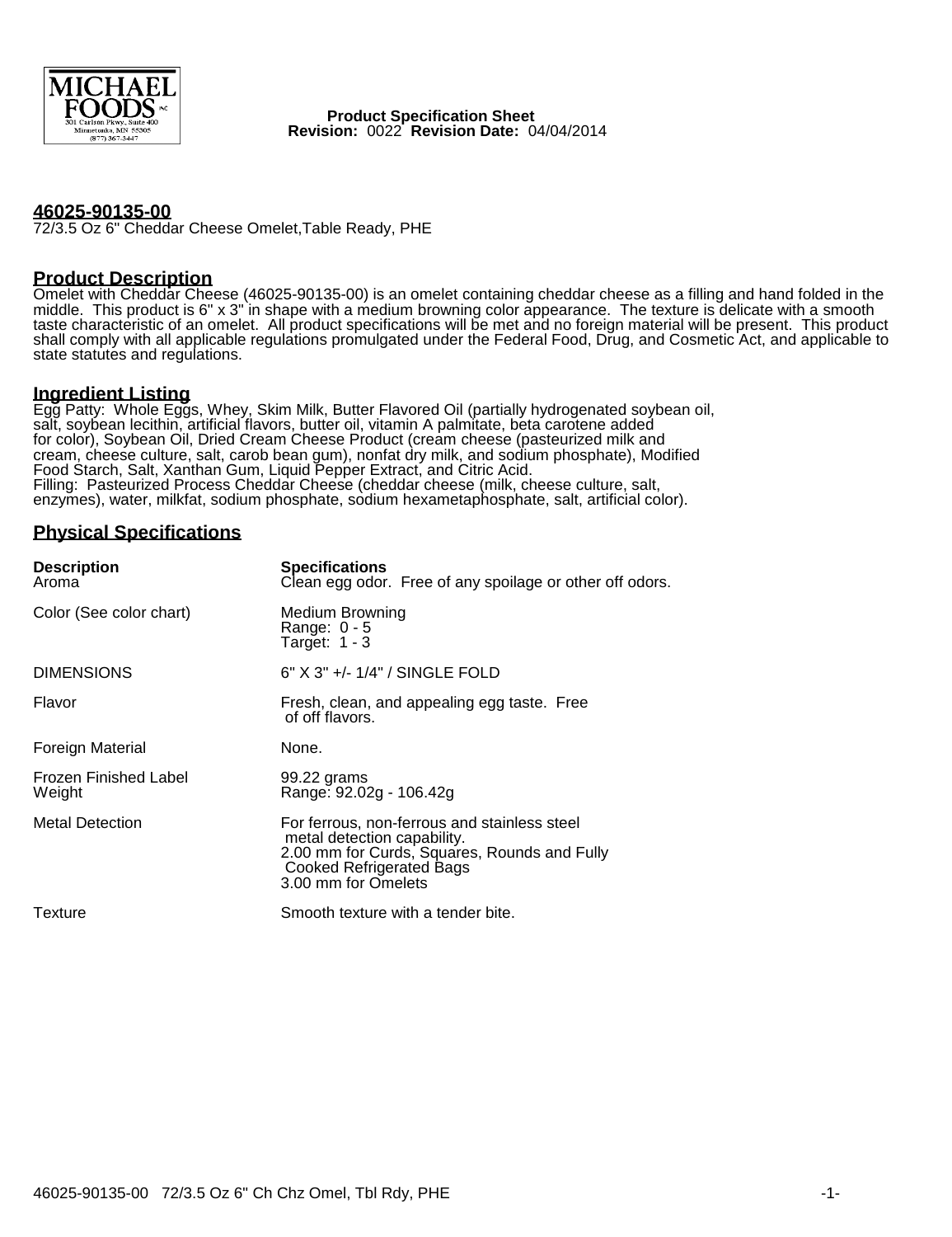# **Microbiological Specifications**

| <b>Description</b><br>Salmonella | <b>Specifications</b><br>Negative/100 g |
|----------------------------------|-----------------------------------------|
| <b>SPC</b>                       | $<$ 10,000 cfu/g                        |
| L. monocytogenes                 | Negative/50 g                           |
| E. coli                          | <10 cfu/g                               |
| Coliforms                        | $<$ 10 cfu/g                            |
| Coagulase (+) Staph              | <10 cfu/g                               |

### **Packaging Requirements General Information**

| <b>Description</b>                         | <b>Specifications</b>      |
|--------------------------------------------|----------------------------|
| Case Dimension                             | 15.875" x 11.875" x 8.125" |
| <b>Product Count per Case</b>              | 72                         |
| Case/Cubic Feet                            | 0.890                      |
| Cases/Pallet                               | 80                         |
| Cases/Layer                                | 10                         |
| Gross Product Case Weight/Lbs (w/o pallet) | 16.786                     |
| Net Product Weight/Lbs                     | 15.750                     |
| Gross Product Case Weight/Lbs (w/pallet)   | 17.474                     |

| <b>Plant Specific</b>                   |                     |                                        |                   |
|-----------------------------------------|---------------------|----------------------------------------|-------------------|
| <b>Description</b>                      | Value               | <b>Description</b>                     | Value             |
| <b>MGW - Gaylord</b>                    |                     | <b>PHE - Klingerstown</b>              |                   |
| Chip Board 40 x 48 18 PT.               | 604353              | Bag, Plastic, 19.5 x 15 x 30           | 602123            |
| box dimension                           | 0.000x0.000x0.000   | Box, 70001 - Left Feed                 | 612253            |
| Label, Bar Code                         | 607173              | box dimension                          | 0.000x0.000x0.000 |
| Bag, 70001, Auto                        | 607540              | Chip Board 40 x 48 18 PT.              | 604353            |
| Boxes, Plain w/Heating, 70001           | 600235              | box dimension                          | 0.000x0.000x0.000 |
| box dimension                           | 15.875x11.875x8.125 | Label, Table Ready, Blank 4 x 10 (750) | 610207            |
| Label, Tbl Ready, PHE, Print In-hse 4x6 | 609784              | Tape, Machine 3 IN                     | 600390            |
| Tape, Machine, Clear, Acrylic           | 614243              |                                        |                   |

See Pallet Layout Report for pallet configuration.

| <b>Description</b>                     | Value             |
|----------------------------------------|-------------------|
| <b>PHE - Klingerstown</b>              |                   |
| Bag, Plastic, 19.5 x 15 x 30           | 602123            |
| Box, 70001 - Left Feed                 | 612253            |
| box dimension                          | 0.000x0.000x0.000 |
| Chip Board 40 x 48 18 PT.              | 604353            |
| box dimension                          | 0.000x0.000x0.000 |
| Label, Table Ready, Blank 4 x 10 (750) | 610207            |
| Tape, Machine 3 IN                     | 600390            |